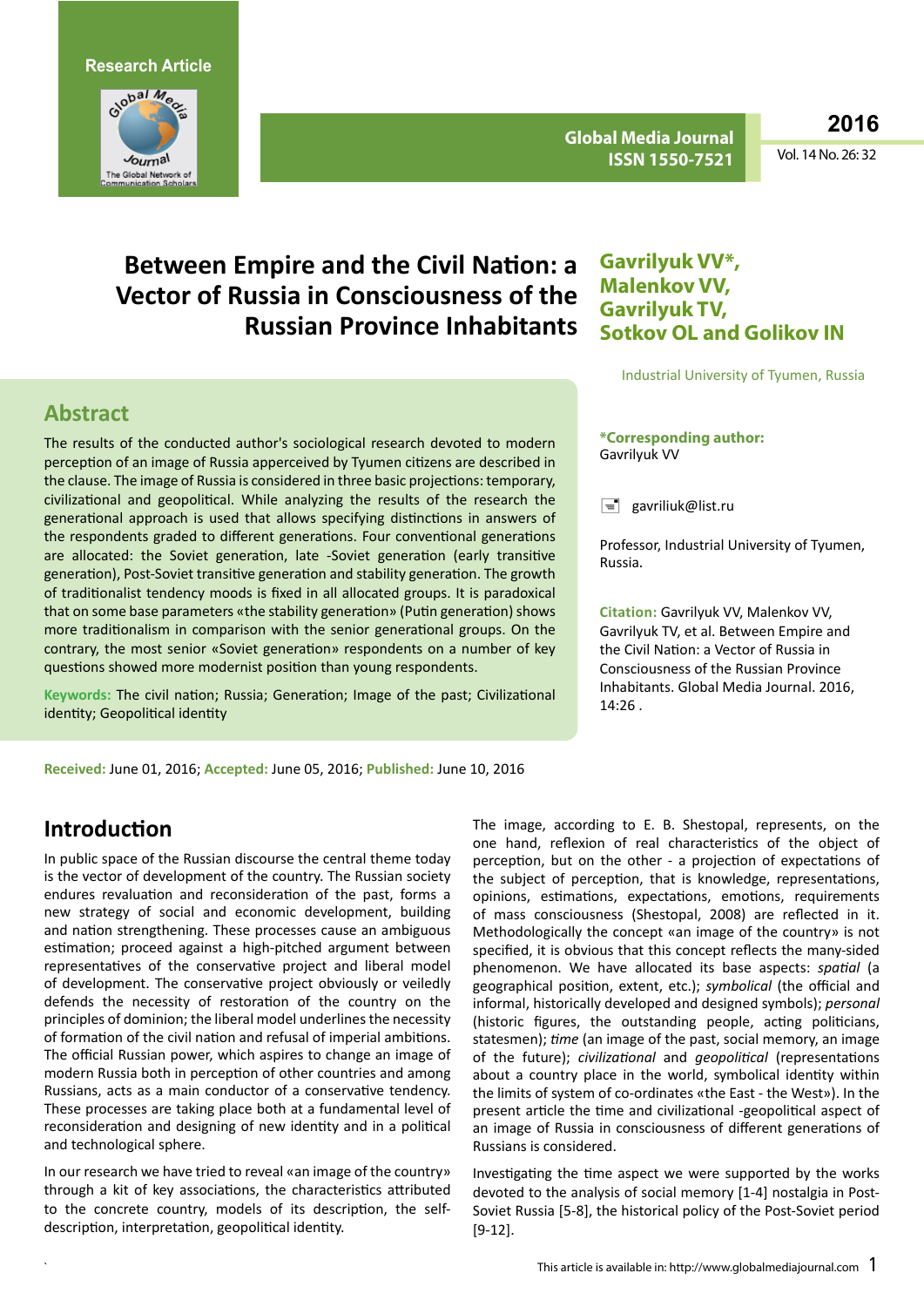Considering a civilizational-geopolitical image of the country we were guided by the scientific works devoted to civil and national identity in Post-Soviet Russia [13-18], Russian idea and the concept of «special way» [19-25].

### **Methodology**

To reveal representations about the past and the future of Russia, its civilizational and geopolitical identity in March-April, 2015 we conducted sociological research using a questioning method. The object of the research was Tyumen citizens at the age of 17-77 years old. The volume of representative sample constituted 1600 respondents. Parameters of sample concerning general totality (all population of Tyumen at the age of 17 and more senior) were supervised in relation to gender and age of respondents. In addition in the course of data handling a sample «repair» was produced - all calculations were produced with the weight coefficients reflecting social-demographic structure of the Tyumen city population in relation to gender and age.

 In the course of handling the data respondents were grouped in four segments depending on age. Age intervals were formed on the basis of generational approach. Four groups of respondents - conventional generations are allocated: the Soviet generation, late -Soviet generation (early transitive generation), Post-Soviet transitive generation and stability generation.

In the first group designated as «the Soviet generation», the respondents who were born till 1972 were included. At the moment of carrying out the poll the age of respondents of this group was from 43 to 77 years old. It is necessary to notice that the Soviet generations designated in references as war generation, post-war generation, generation of the sixties, the stagnation generation etc. were joined together in one and the same group. Endured direct experience of interaction with the key institutes of the Soviet society is a key aspect of our research.

The respondents of 1973-1984 year of birth were included into the «late -Soviet generation» group. This group also included different chronological generations called by sociologists as protest generation, reorganization generation etc. The key factor of allocation of the given generational group was the fact that those who were born in 1984 and entered school at the age of 7 were the last that joined Little Octobrist organization, which was children's organization of communistic sense. Those who were born in 1973 actually were the last that could have experience of membership in the Communist party of the Soviet Union.

The people born during the period of 1985 -1993 were placed into «Post-Soviet transitive generation». A distinctive feature of the given generation is absence of experience of direct interaction with the institutes of civil-political socialization of the Soviet society. They passed the active period of socialization in Post-Soviet Russia during the anomie period.

«The stability generation» covers the youth of 1994-2000 year of birth. This generation is often called in publicistic writings as Putin's generation, «Pu's generation ». The period of its civil -political socialization was passing in «stable» Russia when key steps to a direction of consolidation of the split Russian society were undertaken. During this period restoration of the civil

-political socialization system built in the Soviet period began, the youth public organizations apprehended many traditions of the Soviet youth organizations were created. During the same period there appeared special public platforms, for example Seliger, carrying out a role of civil -political socialization institutes of young generation of Russians. The system of civil -patriotic education at schools and occupational education organizations has started to be recovered. Conservative, neo-traditionalist values were basic there. Great support was given to the military-patriotic education of children and youth.

These generational groups were allocated on the basis of experience of direct interaction with base institutes of civil and political character - Soviet and Post-Soviet. A character, features of the historical period specified political and civil socialization of generation were taken as a key criterion. The majority of the researches conducted in Russia say for the legitimacy of such division. We relied on works of D. Alwin and R. McCammon [26], A. France and S. Roberts [27] V. Gavriliuk and N. Trikoz [28], J. Levada [29], K. Mannheim [30] V. Semenova [31], R. Thomson [32,33]. Border lines of the allocated groups are rather conventional; they are more likely ideal models.

### **Results**

#### **Russia between the past and the future**

At mass consciousness of Russians there are various symbolical models, confabulated representations about the past of the country. Some questions in the questionnaire have been directed on revealing «the temporary image of Russia» which includes representations about the past, the present and the future of Russia. In a recent ideological discourse accents were obviously displaced towards the past (the policy of social memory) and the present (in the form of its legitimation). The future is represented rather foggy, indistinct. Today the key actors of social development do not present any distinct project of the future to the public. Therefore the image of the future in mass consciousness is rather uncertain, washed away, causing fear. In the hierarchy of temporary images the future occupies the last place, considerably yielding to the past and the present.

Especially, during our research it was found out that about third of respondents of all generations associate themselves with modern Russia. Discrepancies on this point in different generational groups are insignificant; they vary within a statistical error. At the same time, it is necessary to notice that «hereand-now» orientation recently has fallen away whereas retrospective identity gains in strength. In the senior generations it obviously prevails, considerably having outstripped orientation to the present. Retrospective identity is also characteristic for the third of respondents almost of all generations, except the Soviet. In this generation retrospective identity reaches a half of the interrogated. The images of «Sacred Russia» and «the Russian empire» are more widely presented in Post-Soviet generations i.e. young respondents choose images of the remote past of Russia. Associations with the Soviet Union are obviously prevailed in the senior generations - the Soviet generation (25, 7 %), the late -Soviet generation (27, 2 %). In the group of stability generation the level of association with the Soviet Union is the lowest (4, 1%).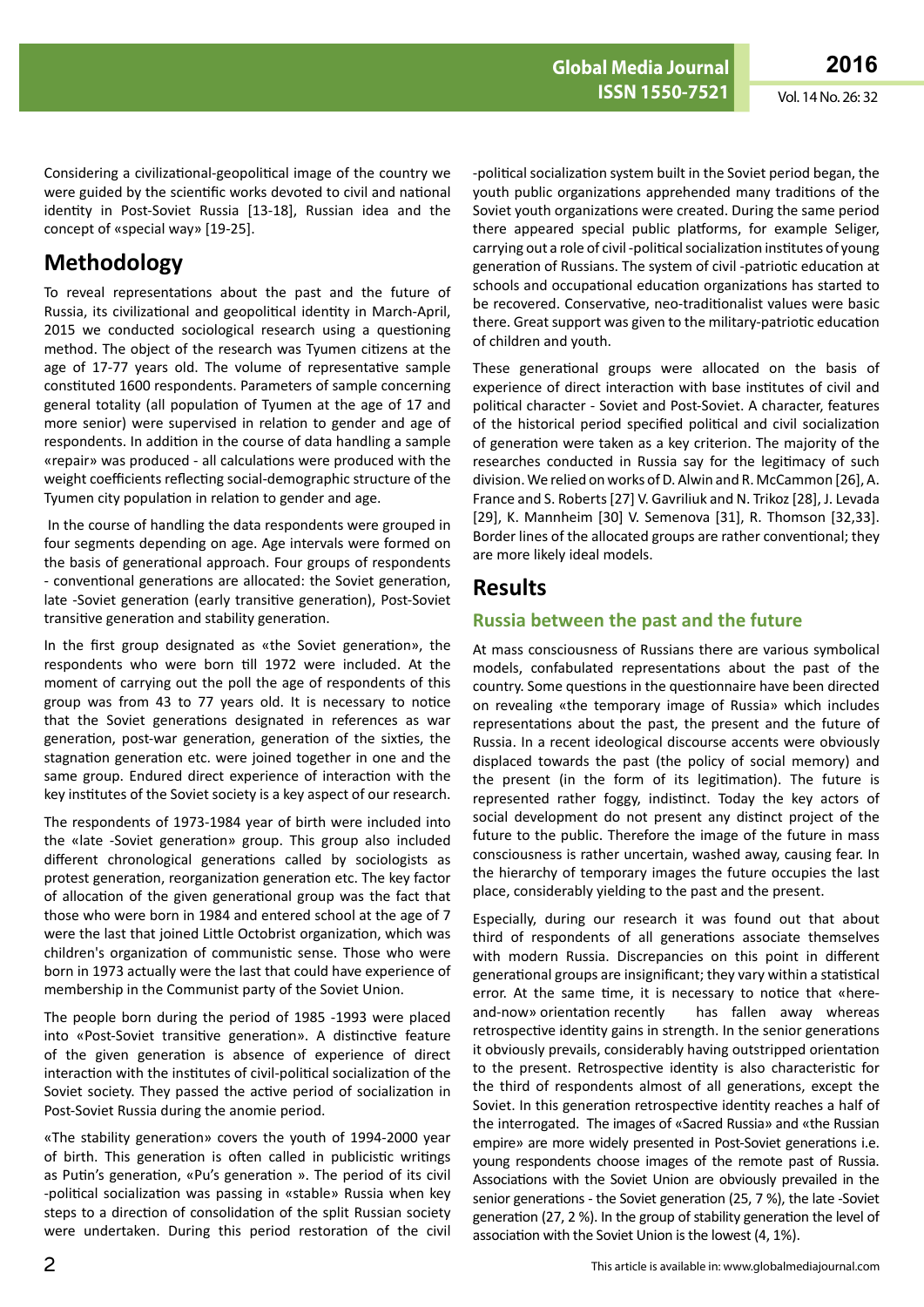In this background perspective orientation looks insignificant. Approximately every tenth respondent identified himself with the future revived Great Russia. The stability generation works out the least share - only 8, 8 % of young men associate themselves with the image of the future Russia. Such respondents are hardly more in the group of the Soviet generation (10, 5 %). Median generations are big optimists in this question (13-14 %). The distribution of respondents' answers is presented in **Figure 1**.

Soviet period role in designing of the past and the future of Russia is extremely great. In a media discourse the idea of historical continuity, the necessity to rethink the Soviet experience and to recover the best practices of that time is broadcasted rather often. Such communication policy should affect people's outlook, their intentions. Whether or no would the Russians like to return the Soviet system? To diagnose the public opinion on this point two interconnected positions were offered in the questionnaire. The first was of negation character («Modern Russia should refuse restoration attempts of the Soviet system in one form or another »), the second - had positive connotation («Russia should recover all of the good that was in the USSR»). It is interesting that 24, 6 % of representatives of the youngest generation have nothing against revival of the Soviet system elements.

This conclusion proves to be true while analyzing the answers to a question «Should Russia recover all of the good that was in the USSR? ». Very similar positions are observed at late-Soviet generation representatives and Post-Soviet transitive generation - the consent with the offered thesis have been shown by more than 66,0 % of respondents in each group, the disagreement

have been expressed by more than 33,0 % (third of respondents in each of these groups). Distinctions on this point are obviously expressed by stability generation and the Soviet generation. In particular, disagreement with the offered thesis was expressed by 24,7 % of stability generation representatives and by 55, 4 % of the most senior Soviet generation representatives (more than a half of interrogated respondents).

The estimation of historical events is a prominent aspect of the relation to the past. The XX-th century, which is regarded in a context of two revolutions occurred in the beginning and the end of the century and their consequences to the country, occupies a special place in modern discussions. Monarchy wreck is a key event in the XX-th century. It is necessary to note that there is a big share of the respondents who were at a loss with the answer or admitted that they had never thought about it. The youngest generation (37, 4%), that is more than one third of the group was a considerable number of those who were at a loss. From 10, 2 % to 15, 8 % of respondents consider this event as a progressive step in the country development, from 15, 3 % to 23, 7% refer to this event negatively **Figure 2**.

In an estimation of a historical role of the revolution taken place in 1917 the similar tendency is found out - the weak awareness of the event is observed in younger generational groups. To the point, positive estimations of a socialist revolution prevail practically in all groups. It is easily explained and quite expectable that the positive attitude is observed in the senior groups. In other generational groups a ratio does not differ so strongly, though the tendency of positive estimation remains. It was possible to

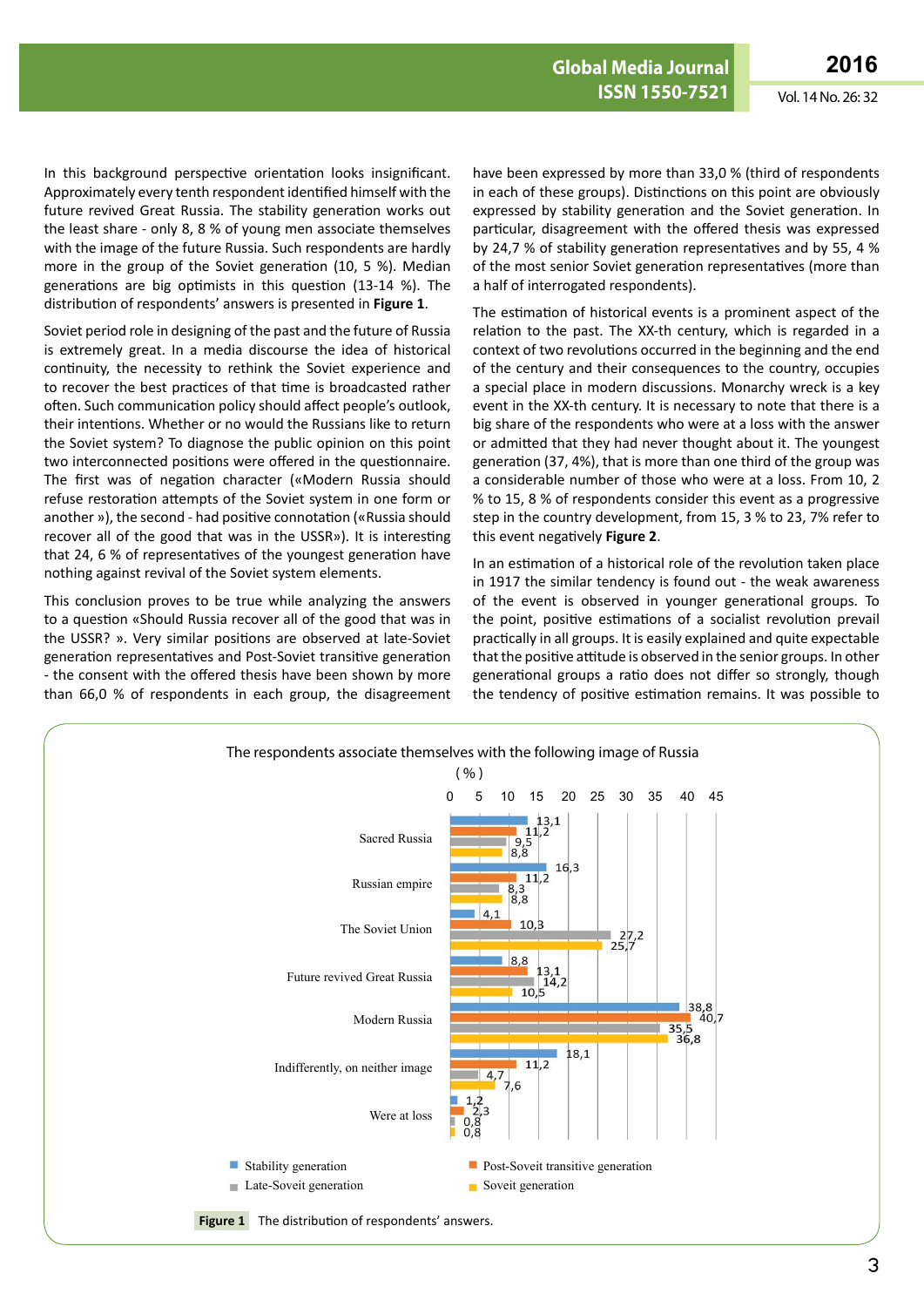

expect that events of recent Russian history cause more interest among the youth that young people are better informed on them and have their own personal position. However, the results of the poll do not confirm it. More than 18, 0 % of the youth know nothing about «The August putsch» of 1991. 42, 0 % of stability generation representatives and 33, 5 % of Post-Soviet transitive generation were at a loss to answer the question. The point of view that «The August putsch» is simply a race for power episode in the country top management obviously prevails in substantive responses. From 15, 0 % to 38, 4% of respondents adhere to this point of view. On the whole negative estimations prevail over positive, and the tendency is especially appreciable at the comparison of positions of different generations.

The same distribution of positions is observed in overall assessment of the period of 90th years. About a half of respondents of younger generations and hardly more than a third of senior generations found it difficult to estimate «B.N.Yeltsin's epoch». In all groups, except the youngest one, the obvious prevalence of negative estimations over the positive is observed.

#### **Civilizational and geopolitical identity of Russia**

Today the substantial discourse about the future is dictated by rather limited «agenda», it is directed on a circle of the problems connected with the Russian identity. The problem of identity has fundamental character, first of all it concerns to civilizational and geopolitical identity of Russia. Simply speaking it is possible to present two alternatives which are the center of modern

discussions about global Russian identity. The first alternative declares the necessity of carrying out a policy of «Great power» as driver of the future development. The viewpoint resisting to it defends a priority of the internal purposes of development of the country. This perspective is connected with the necessity of life quality improvement and the refusal of «external ambitions». At this approach great-power, imperial ambitions in policy are considered as the factor interfering development, spraying scarce resources.

In this regard the respondents' answers to a question what country they would like to see Russia first of all, are rather indicative. 43, 9 % of the respondents first of all would like to see their country as a great power which is respected and feared by other countries. Fewer respondents (33, 7 %) would like to see Russia as the country with a high life level, even if it is not one of the strongest powers in the world. Quite enough respondents (22, 5 %) found it difficult to answer this question. The data received were compared to the poll data of the senior groups of respondents. Parameters of answers strongly enough depend on age of the respondents. Results of comparison are represented in **Figure 3**.

Despite the confrontation with the western countries, the majority of participants of the poll consider Russia being a component of the western civilization. The number of respondents, non consenting with this statement fluctuates from 14, 5 % to 18, 3 %, and it is less than those in the senior generational groups. Rupture in opinions between most senior - the Soviet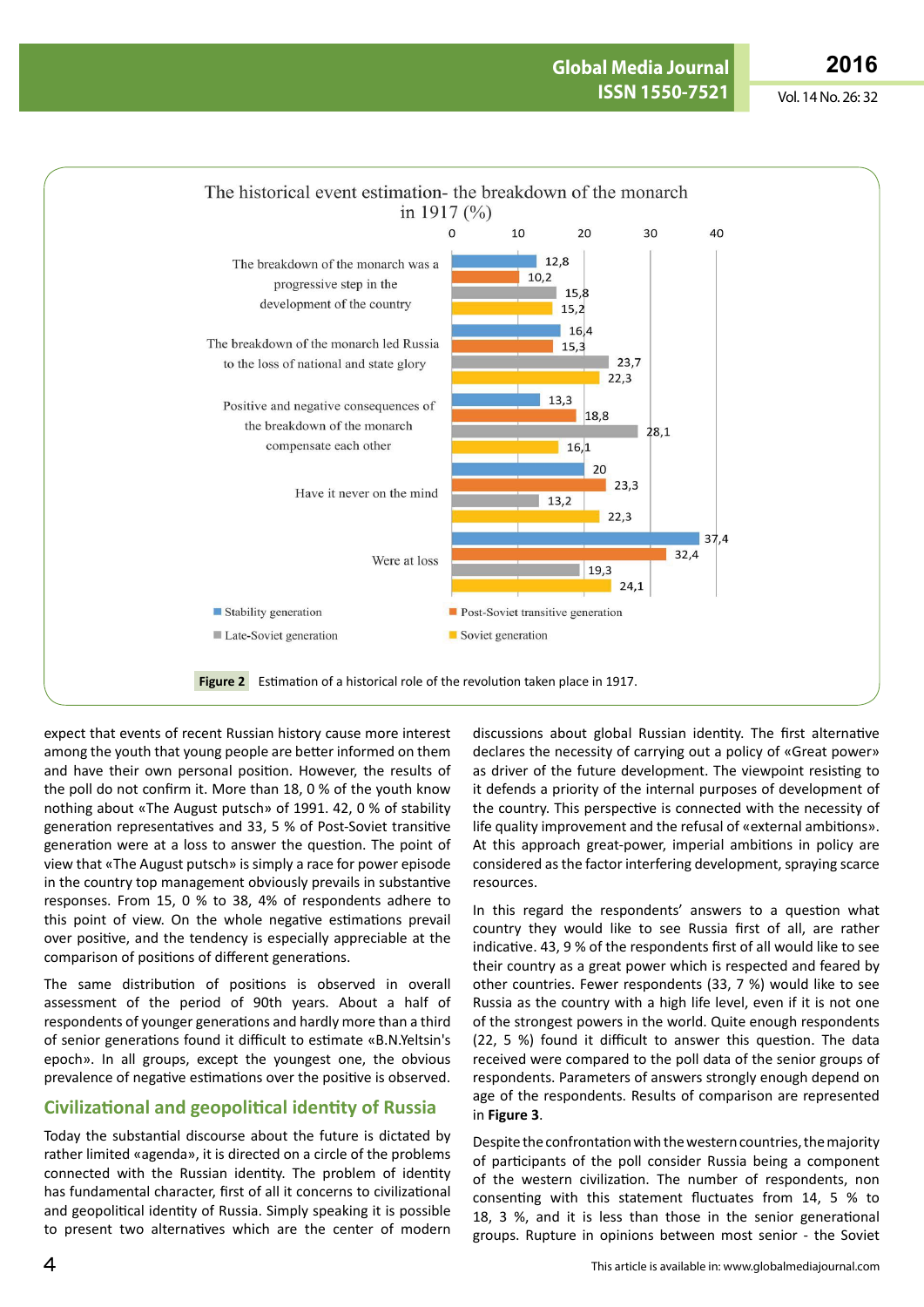generation (every fourth respondent completely agreed with this statement) and the most junior- the stability generation (every second respondent completely agreed with this statement) is indicative. Thus, the observed correlation is - the more senior the respondents are, the greater they agree with the statement that Russia is a component of the western civilization **(Figure 4)**.

While analyzing the responses to a question if Russia should follow «the western way» we observed the similar tendency. Despite the consent of the majority of respondents with the offered thesis and almost uniform distribution of the consent on four allocated generational groups (from 81, 4 % to 90, 4 %), consent degree in different groups considerably differs. The accurately traced tendency is that in more senior generational groups the consent rate is higher. The complete consent with the thesis was noted by 41, 8 % of representatives of stability generation, by 45, 5% of Post-Soviet transitive generation, by 50, 9 % of late -Soviet generation and by 69, 5 % of the Soviet generation **(Figure 5)**.

The concept of «a special way of Russia» is one of the key ideas in a modern Russian ideological discourse. Results of studying of public moods in Russia from the beginning of the 2000th years show the growth of supporters of «a special way». The results of our research also have shown a high rate approval of the position

confirming dissimilarity of our country on others and a special trajectory of our development. Against some consensus of three younger generations where the number of nonconsenting respondents is approximately identical - from 44, 0% to 45, 5%, the most senior Soviet generation differs obviously. The number of respondents who are not concordant with that thesis here is equal to 64, 4 % (2/3 actually). It is important that a considerable part of respondents have simultaneously agreed both that Russia should develop on «the western way» and that Russia is not similar to other countries and it has «a special way» of development **(Figure 6)**.

The question concerning an actual vector of development of Russia has been taken as the generalized one. The majority of respondents have noted the partial approval of an existing direction of development of the country. In all researched groups the partial consent was expressed by more than a half of the respondents (from 54, 3 % to 57, 1 %). The most insignificant part of interrogated have completely approved the present course of development of the country. The stability generation was the most not consent (33, 7 %), the late -Soviet generation has appeared to be the least not consent (26, 2 %).



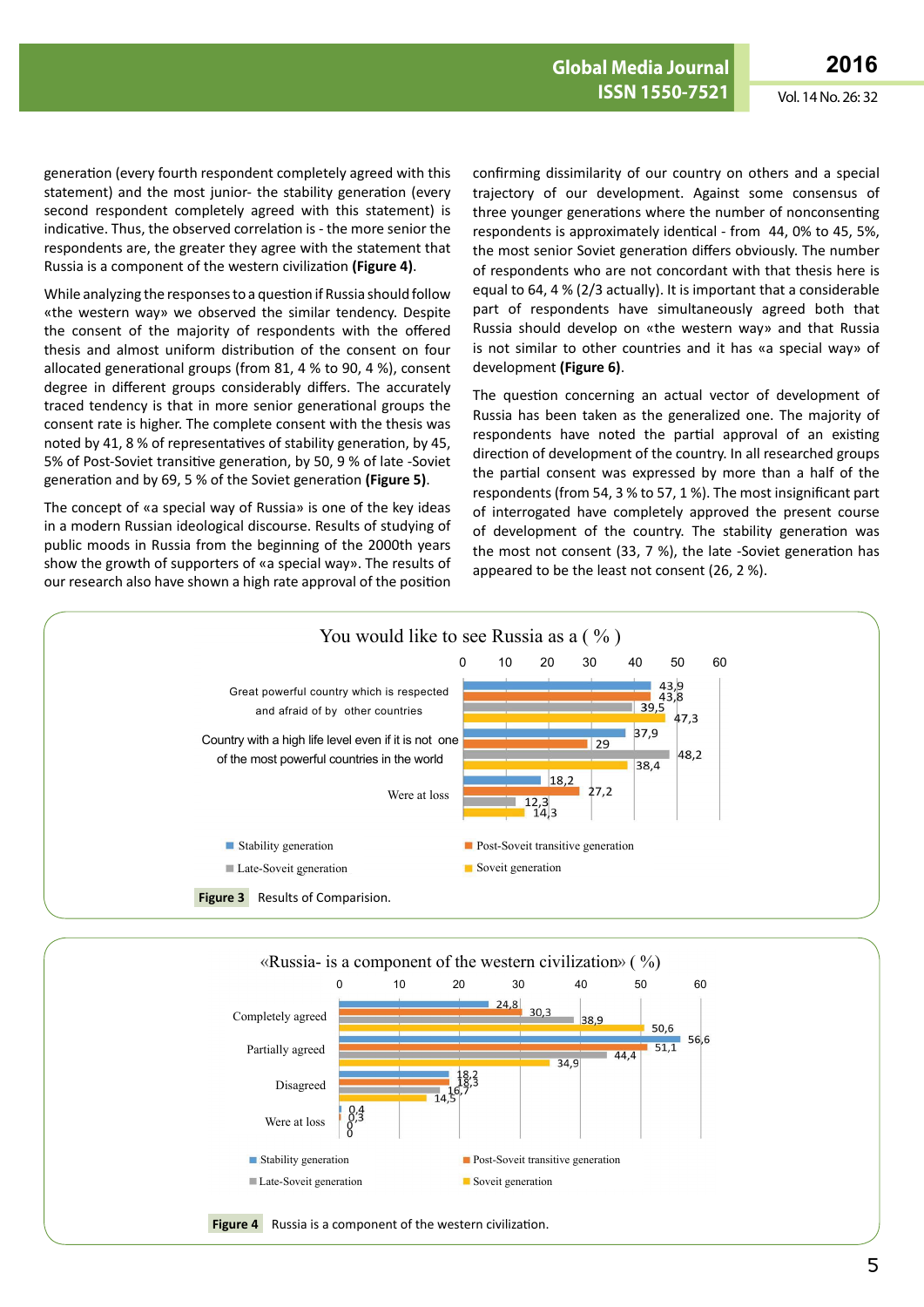

## **Conclusion**

Thus, despite the broad support of a modern course of Russia, there is a considerable protest potential among the youth. Possibly, their representations about the country future do not coincide with a vector of its development. How much these representations will be reflected in social practice - whether they will pour out in protest and constructive movements or will be leveled under the influence of becoming stronger socializing institutes - only time will show.

# **Acknowledgments**

The clause is prepared with support of «the Image of the future algorithm in a choice of social mobility by modern Russian youth» Russian Foundation for Humanities №15-03-00284-a grant. We express gratitude to the Russian Foundation for Humanities for support. We also thank students and post-graduate students for participation in preparation, carrying out the research and the discussion of its results.